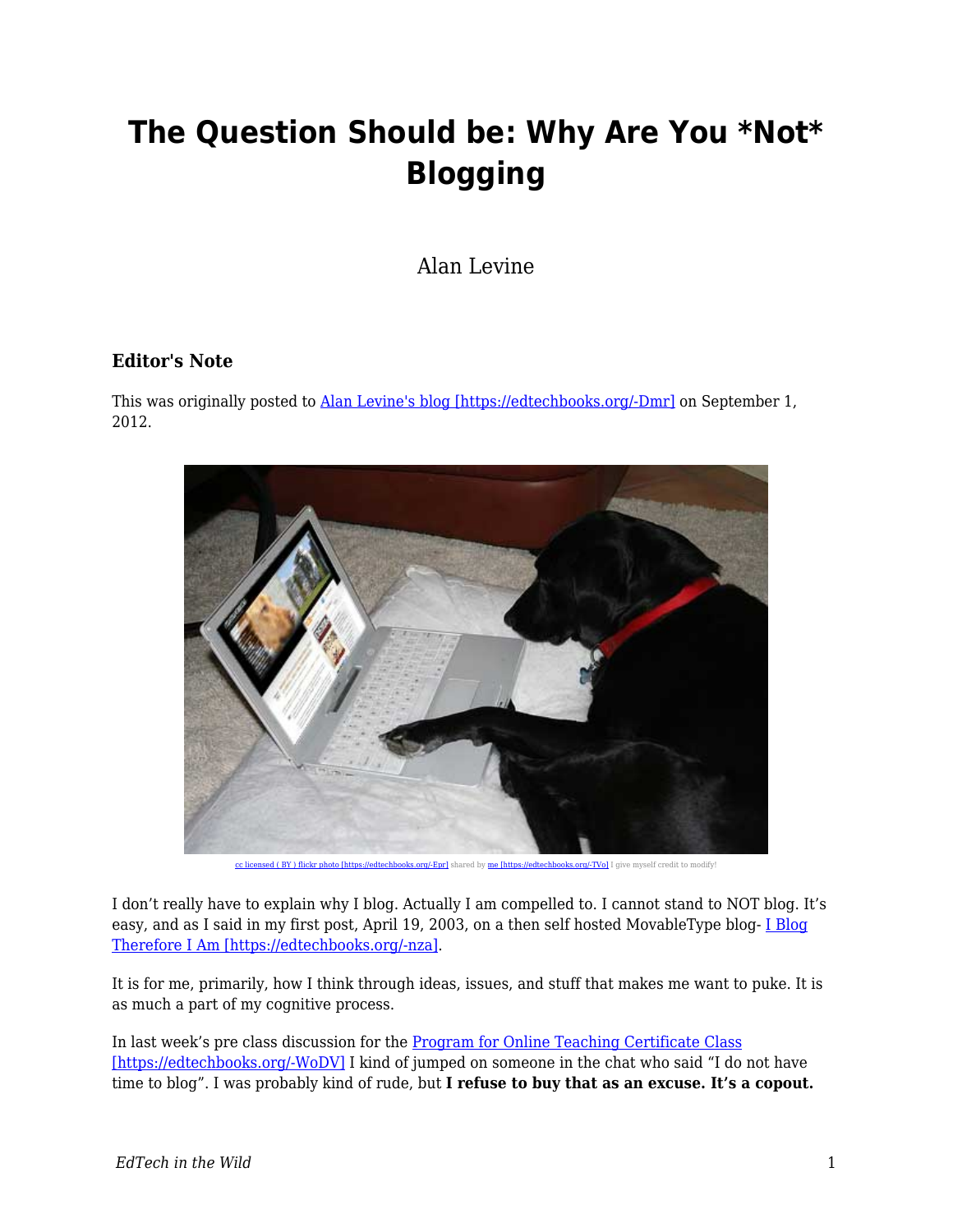Yes, I know people are busy. But if you give me a detailed log of everything you do in a week, a detailed chronology, I will find the time for you. What you are really saying is, "It is not important enough for me to prioritize what I do" Why not just own that? or "Although I am delighted to consume and reuse open content and information from the nwtworked world, I am not really interested enough in contributing back."

Kids have a name for that– "stingy".

Here is how people operate, **we make time to do things that are important to us.**

First of all, the thing I assure people spend a lot of time doing is email. Let's review what to write email.

- Spend a little time thinking about what you will write.
- Open a piece of software (or web site).
- Click Compose
- Write out your email, format it, maybe paste in some URLs and/or open a file on your computer, and add it as an attachment.
- Click Send

You know what you just did? That is the same amount of effort it takes to blog.

You what people spend a lot of time on email; doing? Forwarding links. Thats a stupid place to share. Or get this, scheduling meetings. C'mn you have seen this, or even done it yourself. It could take easily 25 emails to schedule a meeting between 4 people, when it could be done with 1 email and a tool like [http://doodle.com.](http://doodle.com)

But you will say, "It takes me hours to write a blog, I do several drafts, let it sit, comeback days later…."

That is not blogging. That is composing a paper. That is thinking about a blog as a highly published final piece of literature.

Fooey.

Blogging should be conversational. It should be half baked. Or less. It should (in my case) contain typos –because it is not meant to be (IMHO) a published journal article- it is your own personal thinking, shared out loud.

If you are spending that long writing a blog post, then you are wasting time. And you are blogging wrongly.

Let me tell you how I blog.

I don't use a computer.

As I am driving, walking, hiking, biking, sitting drinking my coffee, I am often composiong the blog in my head. i get an idea of something I want to write about (like this), and by the time I sit down to the computer, its really a matter of dictating it (well sort of, I do a lot of rewriting as I type). But the idea, or the seed of it, is mostly done. I spend more time finding photos (actually I do not, I usually can locate, usually in much less than 10 minutes, the creative commons photo I want uaing [compfight](http://compfight.com/)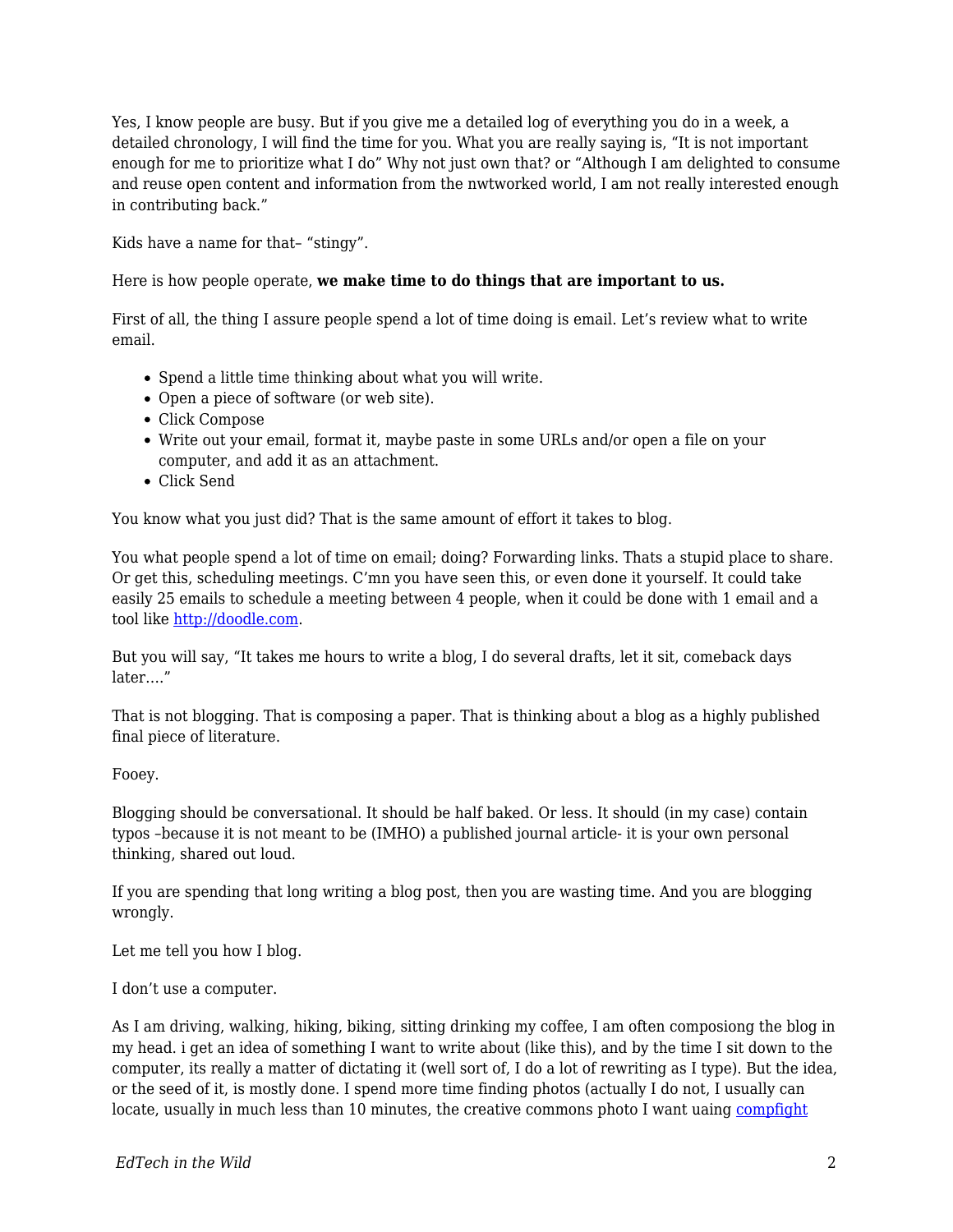[\[http://compfight.com/\].](http://compfight.com/) In fact the photo above, I searched on "dog computer" as tags, and ironically one of the photos was my own. But thats a different story.

Do you know what you were thinking about on a date, like, say September 30, 2005?

I will wait.

See if you can recall.

Are you having trouble?

I don't because I have an outdoor brain — [https://edtechbooks.org/-TJA](https://cogdogblog.com/2005/09/30/) (wow that was a blog heavy day).

It has been a long time since I nodded when reading (maybe it was listening to) [the IT Conversations](http://blog.jonudell.net/2009/04/28/data-driven-career-discovery/) [podcast where Jon Udell spoke about his notion of narrating the work we do](http://blog.jonudell.net/2009/04/28/data-driven-career-discovery/) [\[https://edtechbooks.org/-aWx\]](http://blog.jonudell.net/2009/04/28/data-driven-career-discovery/) (I was also listening because he was talking to a colleague [Hilary](http://www.hilarymason.com/) [Mason \[http://www.hilarymason.com/\]](http://www.hilarymason.com/) who is now a big shot in the tech world).

The fulcrum of my talk last week at the Open Education Conference was observable work. I first started thinking about this back in 2002, when I included this Dave Winer excerpt in my review of Radio UserLand:

## **We've been using this tool since November, internally at UserLand. We shipped Radio 8 with it. When we switched over our workgroup productivity soared. All of a sudden people could narrate their work. Watch Jake as he reports his progress on the next project he does. We've gotten very formal about how we use it. I can't imagine an engineering project without this tool.**

Since then I've spoken a few times about the idea that by narrating our work, we can perhaps restore some of what was lost when factories and then offices made work opaque and not easily observable. Software developers are in the vanguard of this reintegration, because our work processes as well as our work processes are fully mediated by digital networks. But it can happen in other lines of work too, and I'm sure it will.

But it really has not happened (that was written in 2009, so not that long ago).

So for me, blogging is not about writing for other people (though with syndication and truly open networks, it is a benign and beneficial side product), it's really *for me*. Not to be found or anything, but for mw to be working out ideas in a visible space– it just makes sense to me. Why would we not be all doing this?

One of the very first things I heard when I started as a green ed tech rookie, at a Maricopa Community College Ocotillo Retreat in 1992, was "we really want to be able to know who is doing what in Maricopa". This was not big brother reading your email, but in a large system– but actually any size organization, it is most common that people on one branch or side of it (say in a different camps, department, etc) does not know of innovation work being done elsewhere.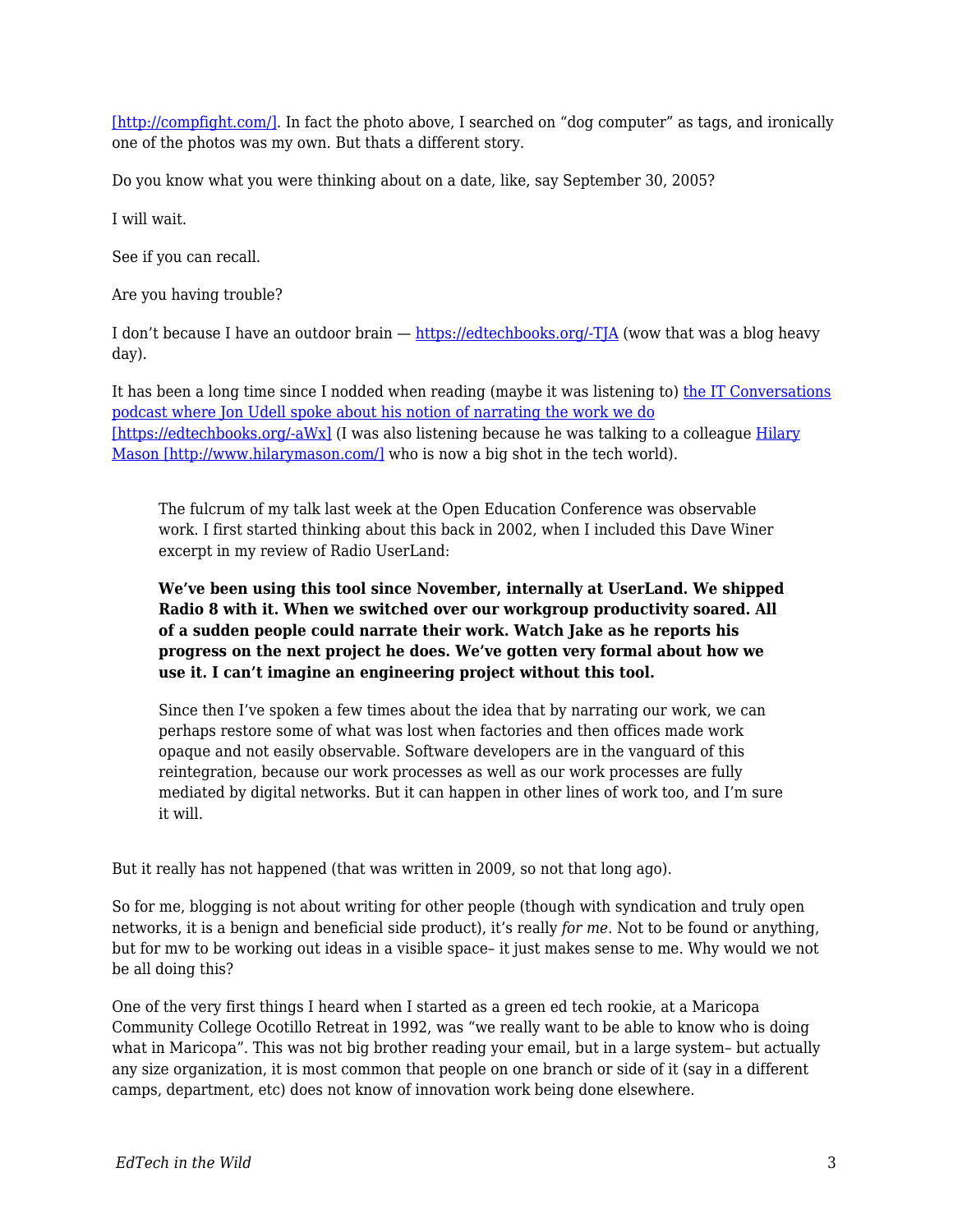How could one know? I spent years at Maricopa trying different approaches. I even built a system people loved, and we tried [real honest approaches like bribery and competition](http://www.mcli.dist.maricopa.edu/show/league2003/mlx.html) [\[https://edtechbooks.org/-mDb\].](http://www.mcli.dist.maricopa.edu/show/league2003/mlx.html)

But if we pried free some of that time and effort we lavish on emails, and maybe did regular amounts of publishing in our own spaces, think if the potential for not only informing people in our organization, but our community, our world.

When you send someone, or a group, some useful resource, or an idea via email, how many people gain from that? Is that information easily recoverable? Addressable? Email is the black hole of information, it is where ideas go to shrivel up and die.

I never formulated this coherently, but in my time at University of Mary Washington, I saw a potential for them as an organization, because of their size and familiarity, to become a place that openly writes about all the work they do, not just classes and gung ho tech profs, in the open. Students too. Like everyone doing this.

And has it networked, aggregated, re-aggregated. It is [the syndication network that people like Cathy](http://bavatuesdays.com/the-state-of-aggregation-at-umw/) [Finn-Derecki and Jim Groom have put in place \[https://edtechbooks.org/-tof\]](http://bavatuesdays.com/the-state-of-aggregation-at-umw/), and they are getting closer and closer. They have the platform and infrastructure of [umw.edu \[http://umw.edu\]](http://umw.edu), but frankly, a lot of the department and office pages have a feel of static pages. Or one line posts with links to PDFs.

If you had a place where not only profs were thinking and writing in the open about the work they do, but also staff, admins -those department pages could become living, remixed flows of ideas. The technology is not the problem, it ia an inability to see, and appreciate the power of narrating the work we do.

A department page could become alive with a flow of ideas from individuals, and a school could aggregate from that, and the university as a whole could aggregate from that. It would be a beautiful machine. And I have hopes that it is going in that direction, with the energy that is already flowing out of [UMWDomains \[http://umwdomains.com/\]](http://umwdomains.com/)

## **So here is why I blog. It is foolish and informationally selfish, not to.**

It is foolhardy in a networked environment, to not give back in some way to the content and information that flows towards you. And you are cheating yourself out of a gift of now only knowing what you did on a given date, but being able to track how your thinking and ideas have evolved over time.

Heck, even cats can blog.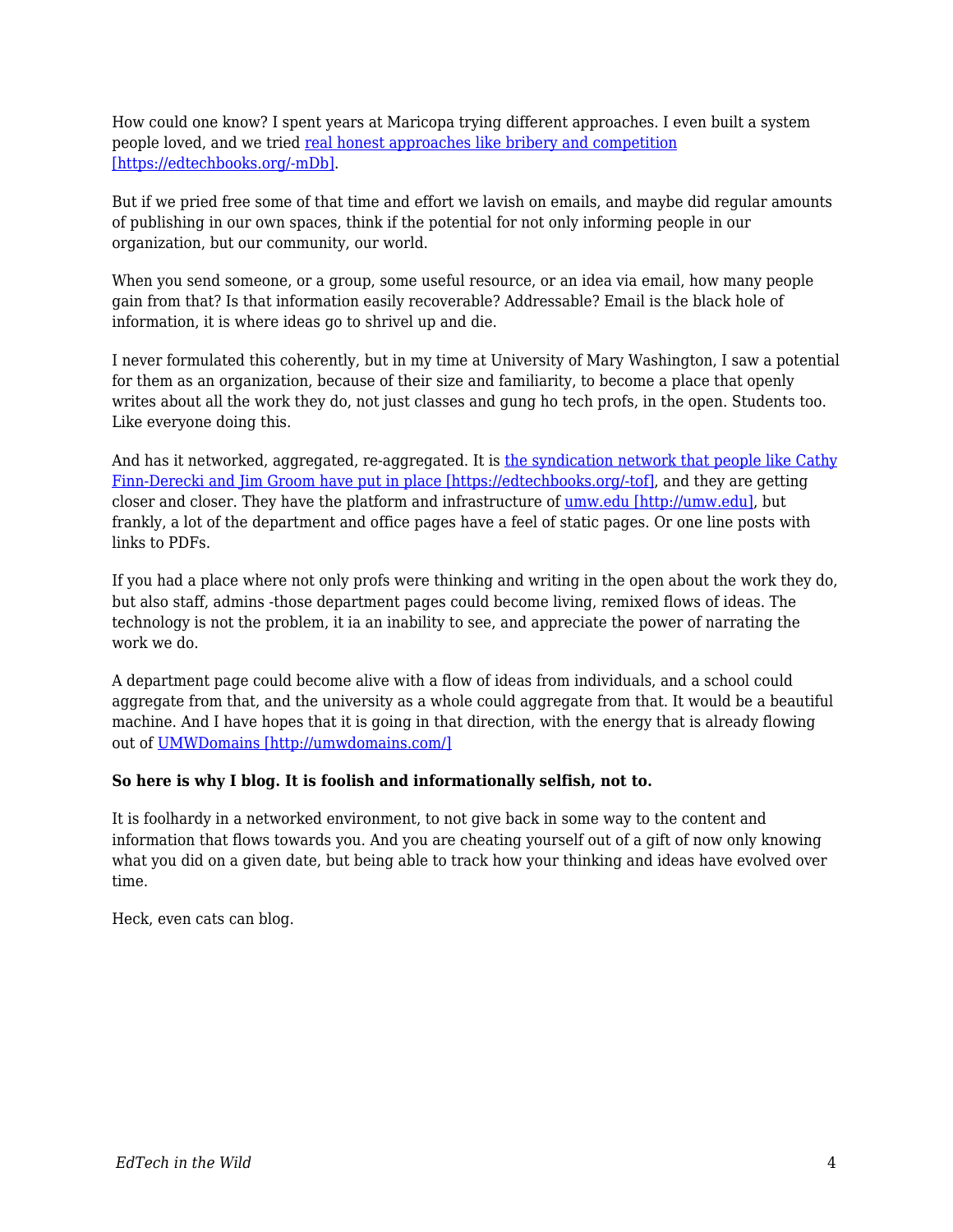

[cc licensed \( BY NC ND \) flickr photo \[https://edtechbooks.org/-wue\]](http://flickr.com/photos/lambj/3457510870/) shared by [Tabbymom Jen \[https://edtechbooks.org/-inB\]](http://flickr.com/people/lambj/)

If that does not convince you, I am lost.



Levine, A. (2019). The Question Should be: Why Are You \*Not\* Blogging. In R. Kimmons (Ed.), *EdTech in the Wild*. EdTech Books. Retrieved from https://edtechbooks.org/wild/why\_not\_blog